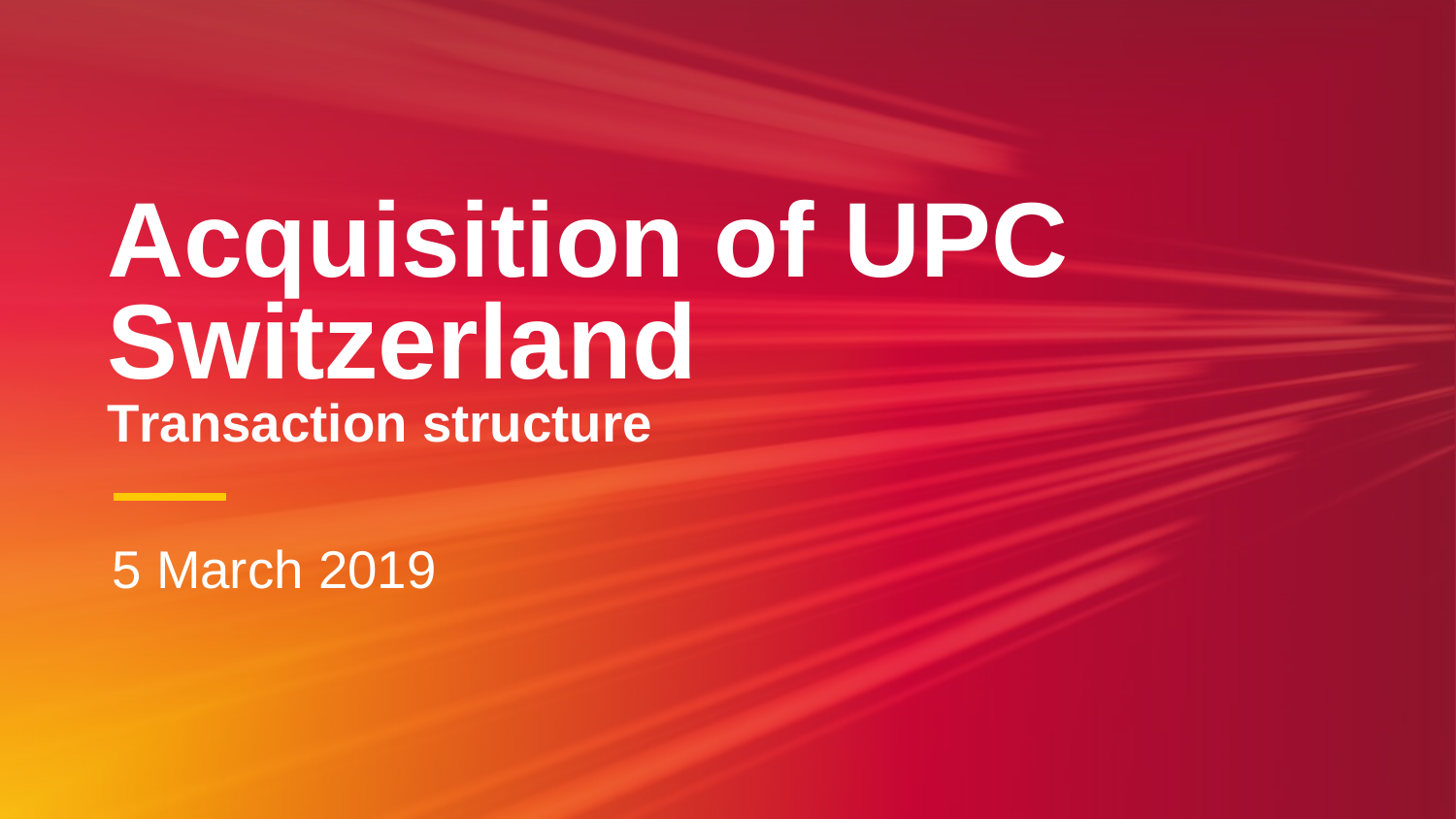• **CHF6.3bn acquisition of UPC Switzerland by Sunrise Communications Group AG ("Sunrise") for 100% in cash**, funded by CHF3.6bn of

• Sunrise will acquire 100% of the shares of **LGE Financing BV and certain of its direct and indirect Dutch subsidiaries, its US financing vehicle and its Swiss subsidiaries ("Target Group"). All other non-Swiss UPC operating entities are expected to be carved out pre-closing**,

• certain entities related to the Liberty Global / Vodafone transaction (i.e. UPC Hungary, Czech and Romania) and the disposal of UPC DTH

- acquired debt and a CHF4.1bn Rights Issue
- including but not limited to:
	-
	- UPC Poland, UPC Slovakia and the affiliated CEE holding companies
	- certain Dutch subsidiaries of UPC Broadband Holding BV
	- French subsidiaries of UPC Schweiz as well as LGE HoldCo 2 BV
- -
	-
	- members of the Target Group
- 

• **All existing UPC bonds (c.CHF3.5bn equivalent)** and associated derivatives / swap portfolios will move across with the UPC operations to Sunrise

• acquiring c.CHF2.4bn equivalent of senior secured credit facilities (relating to the outstanding \$1.14bn of 5.375% notes due 2025, €540m of 4.000% notes due 2027, €600m of 3.625% notes due 2029, issued by UPCB Finance IV Limited and UPCB Finance VII Limited respectively)

• acquiring c.CHF1.2bn equivalent of Senior Notes (US\$535m of 5.500% notes due 2028; €594m of 3.875% notes due 2029)

acquiring rolling hedging (i.e. cross currency and interest rate swaps, swaptions and FX) agreements between certain financial institutions and

• The existing **\$1,645m UPC Term Loan ("TL AR") facility will be repaid and cancelled at or prior to closing, as will the €990m undrawn RCF** 2



## **Overview of transaction structure** *(1/2)*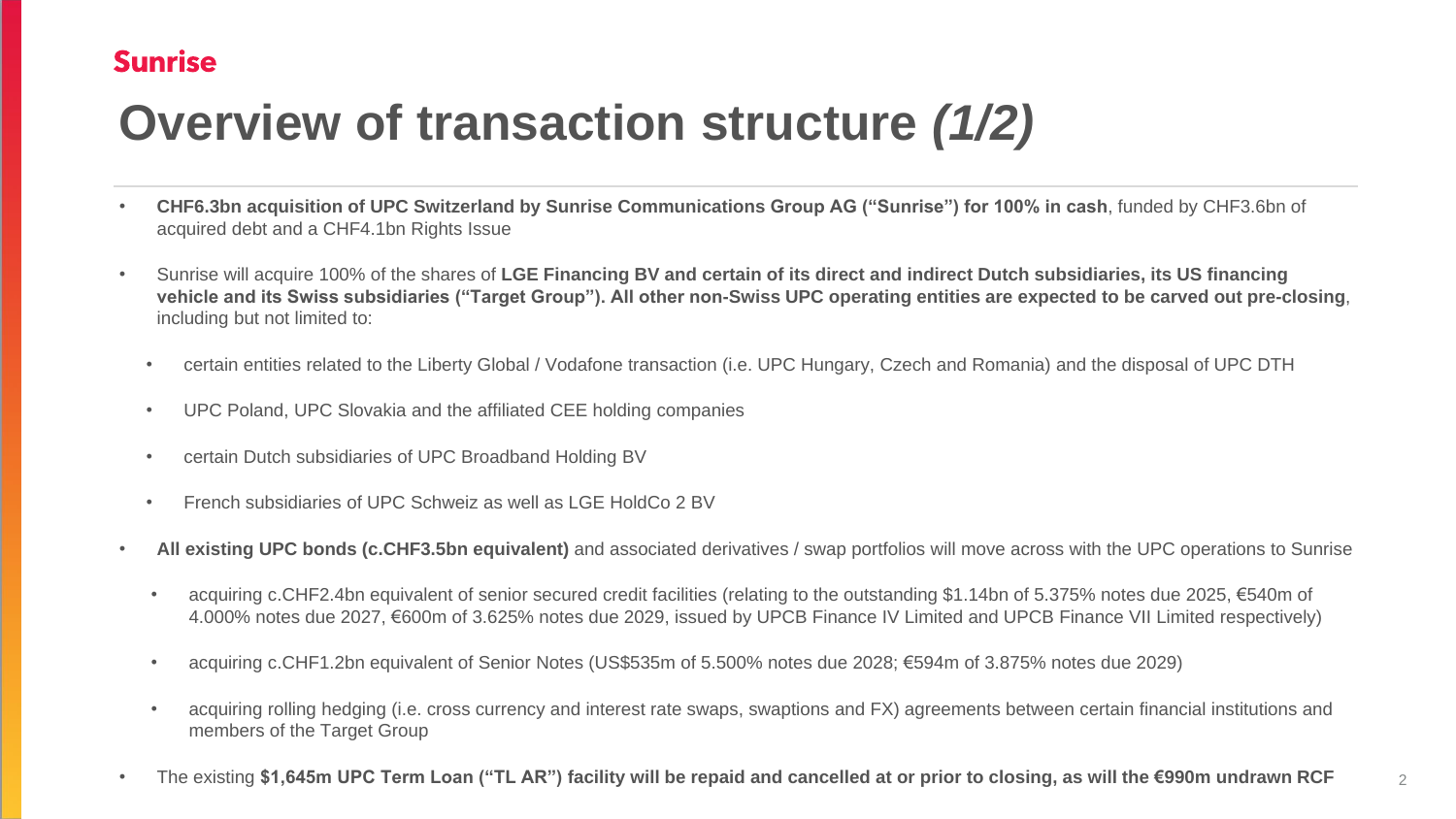• **The existing Sunrise Term Loan B ("TL B") of CHF1.41bn** is expected to be **reduced to CHF500m** and the **existing CHF200m Senior Secured**  Notes 1.5% 2024 issued by Sunrise Communications AG ("SCAG") are expected to be repaid as soon as practicable after closing. Sunrise SFA

• repaying and cancelling a minimum aggregate principal amount of at least CHF410m Facility B3 borrowed by SCAG (or such higher amount as

- **No change of control triggered** in proposed structure as the change of control entity for the UPC debt is being acquired
- Amend & Extend process with the following changes has been secured (subject to satisfying customary conditions precedent):
	- amendment and extension to come into force if the Transaction is consummated
	- repaying and cancelling in full the CHF500m Facility B3 borrowed by Sunrise Communications Holdings S.A.
	- determined by SCAG in its sole discretion)
	- extension of maturity to 5 years post completion<sup>1)</sup>
	- cross collateralisation of Sunrise residual TL B and UPC senior secured credit facilities
- **TL B** to rank *pari-passu* with UPC Senior Secured credit facilities, while **UPC Senior Notes are subordinated to the TL B**
- 

• **Combined leverage @ ~3.0x / ~2.7x pre / post run-rate synergies as of Dec-18 2) with no limitation on the realisation of synergies**





### **Overview of transaction structure** *(2/2)*

 $1)$  Expected closing during the second half of 2019

<sup>&</sup>lt;sup>2)</sup> Post synergies leverage as of Dec-18 based on net debt post rights issue and spectrum payment and FY'18 combined adj. EBITDA / adj. EBITDA (including run-rate cost synergies estimates)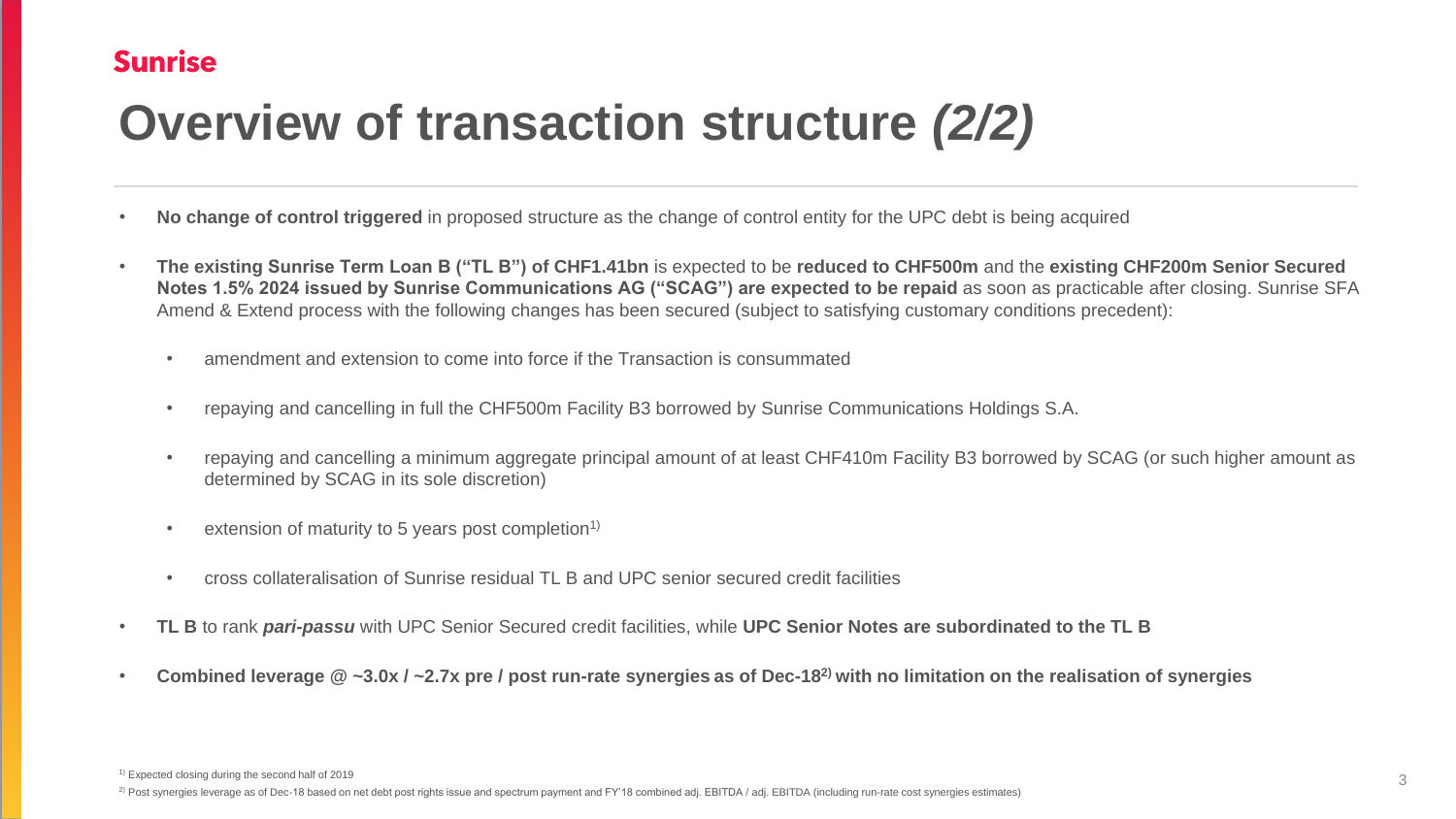

### **Sunrise**

### **Pro forma simplified structure at closing**

1) UPC SSNs are issued via orphan SPV structure and on lent to UPC Financing Partnership under the UPC Senior Secured Credit Facility

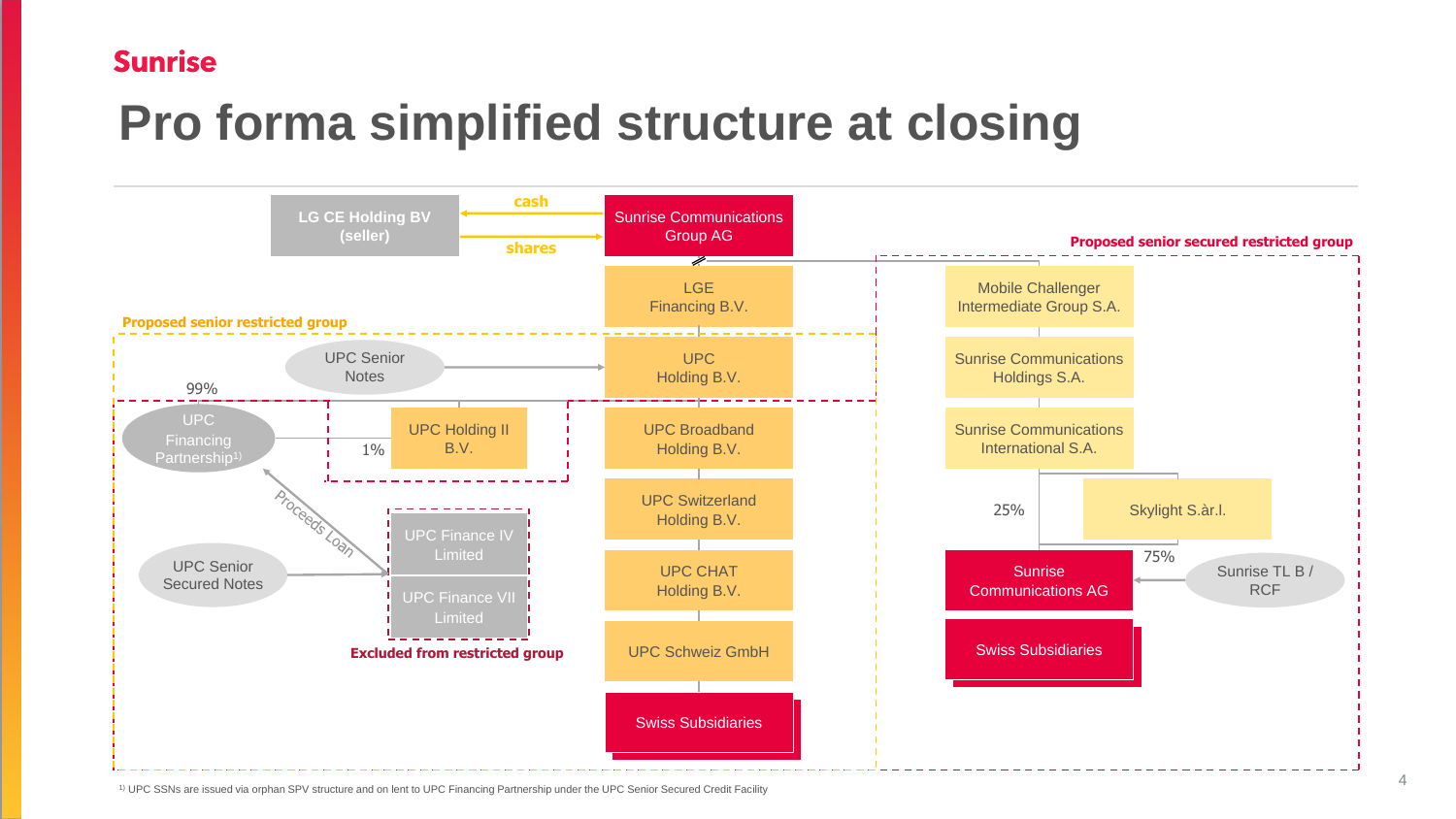5

#### **Sunrise**

### **Collapse of Luxembourg Finance Structure and transfer of SCAG below Dutch Finance structure and subsequent merger of UPC Switzerland into SCAG**

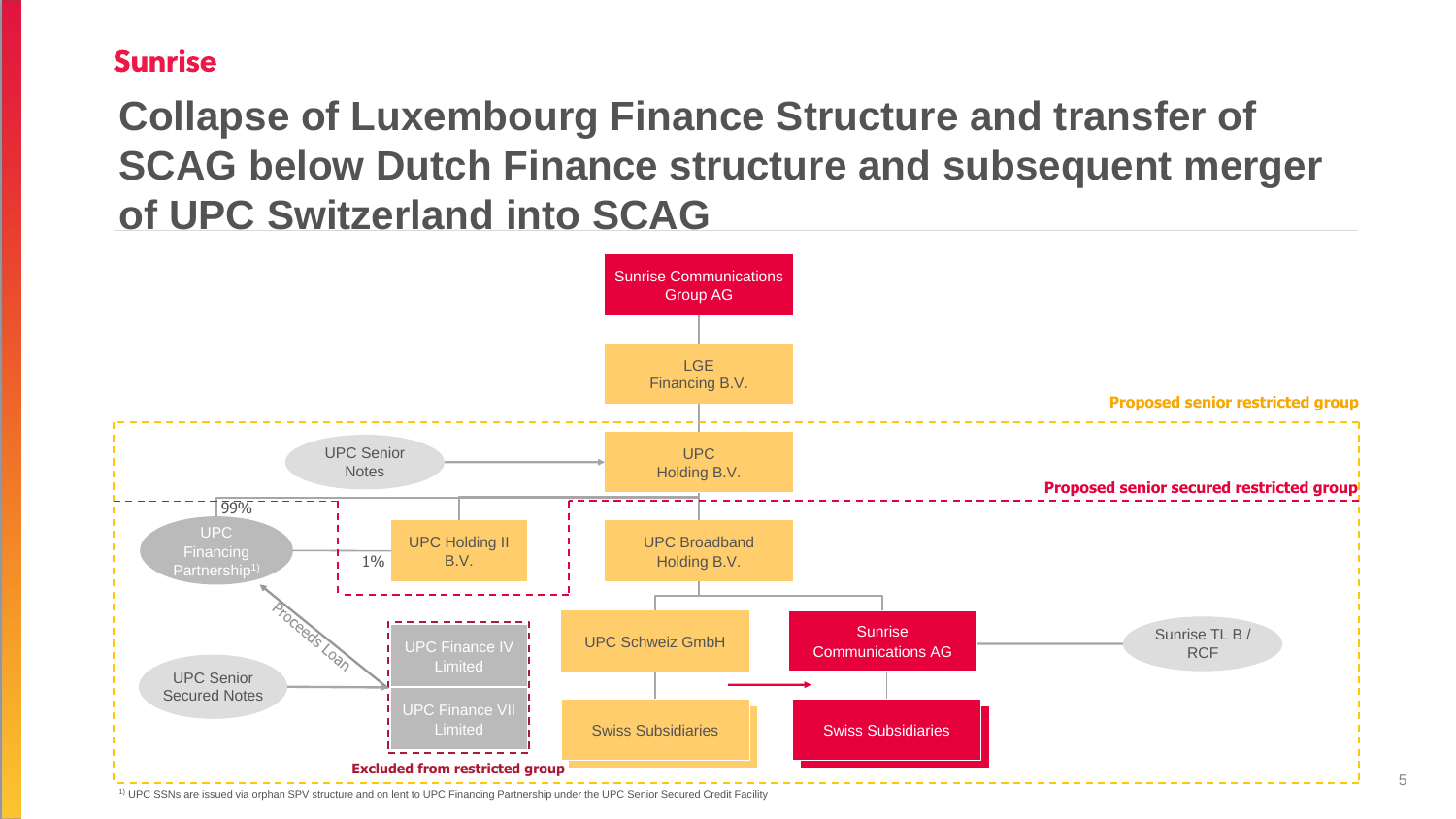

#### **Sunrise**

### **Pro forma target structure by 2020**

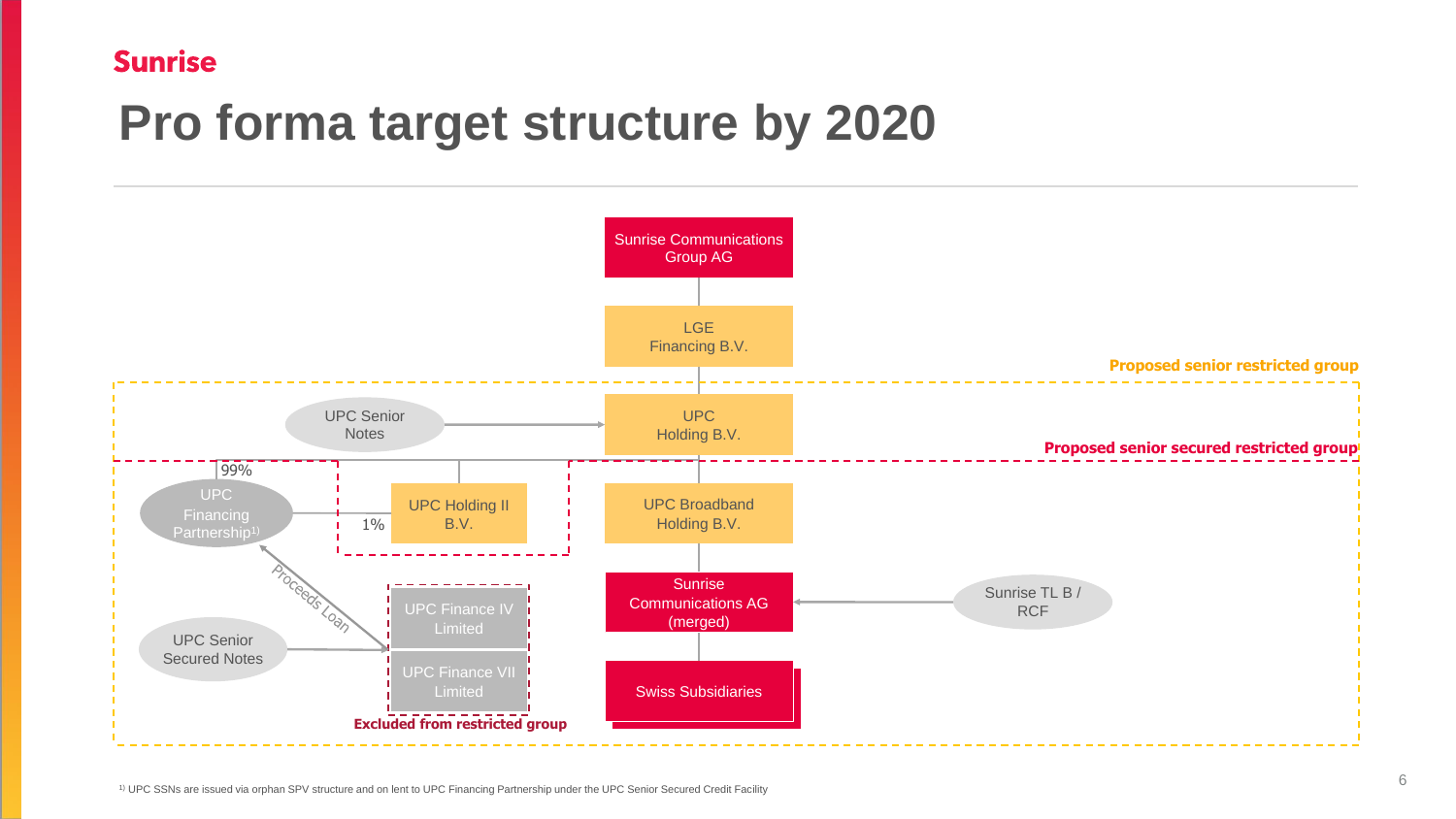### **Sunrise**

### **Overview of combined capital structure**

|                | CHFm, unless stated otherwise            | <b>Sunrise</b><br>(FY'18A) | <b>Adjustments</b> | <b>Combined</b><br>(FY'18A) | <b>Maturity</b> | Cost of de                    |
|----------------|------------------------------------------|----------------------------|--------------------|-----------------------------|-----------------|-------------------------------|
| <b>Sunrise</b> | Sunrise Term Loan B ("TL B")             | 1,410                      | (910)              | 500                         | 2024            | $2.00\%^{2}$                  |
|                | <b>Sunrise CHF notes</b>                 | 200                        | (200)              |                             |                 |                               |
|                | UPCB Finance IV Ltd $5.375\%$ (\$)       |                            | 1,122              | 1,122                       | $Jan-25$        | <b>WACD contr</b><br>$~1.8\%$ |
|                | UPC Holding $5.5\%$ (\$)                 |                            | 460                | 460                         | $Jan-28$        |                               |
|                | UPCB Finance IV Ltd 4% $(\epsilon)$      |                            | 603                | 603                         | $Jan-27$        |                               |
|                | UPC Holding 3.875% $(\epsilon)$          |                            | 707                | 707                         | <b>Jun-29</b>   |                               |
|                | UPCB Finance VII Ltd 3.625% $(\epsilon)$ |                            | 646                | 646                         | <b>Jun-29</b>   |                               |
|                | <b>Total gross debt</b>                  | 1,610                      | 2,428              | 4,038                       |                 |                               |
|                | Lease obligation                         | 5                          | 17                 | 21                          |                 |                               |
|                | <b>Total gross debt (incl. leases)</b>   | 1,615                      | 2,445              | 4,059                       |                 |                               |
|                | <b>RCF (Sunrise)</b>                     | 200                        | $\blacksquare$     | 200                         | 2024            |                               |
|                | <b>RCF (UPC)</b>                         | €990                       | (990)              | $\equiv$                    |                 |                               |



3) WACD for Weighted Average Cost of Debt; average of 4 years cost of debt

#### **WACD: ~3.6%**

<sup>1)</sup> Total UPC Switzerland nominal debt of CHF3,538m (at swapped rates)

<sup>2)</sup> Based on leverage as of Dec-18, defined as net debt post rights issue and spectrum payment over FY'18 combined adj. EBITDA, of 3.0x